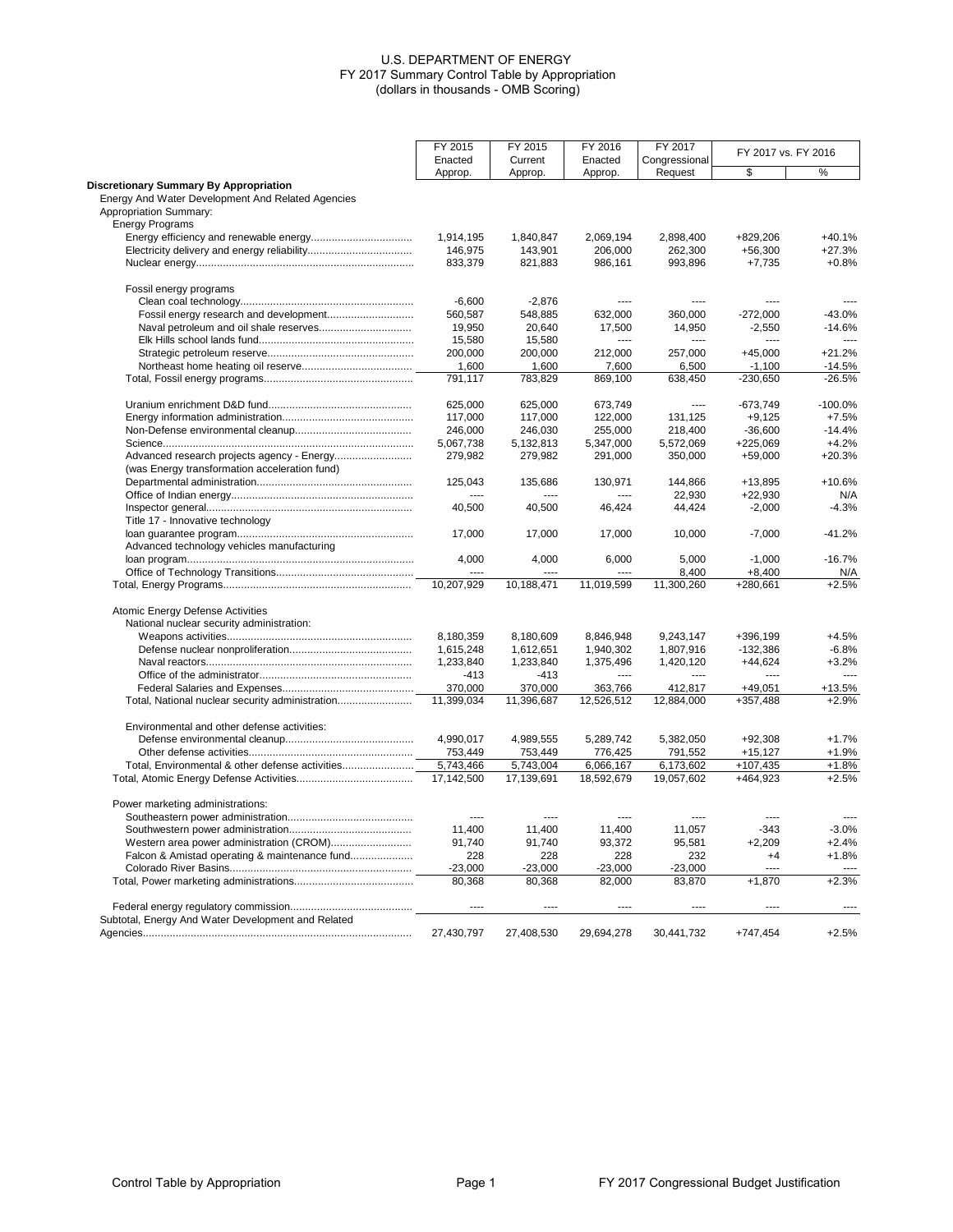|                                                    | FY 2015      | FY 2015       | FY 2016      | FY 2017       | FY 2017 vs. FY 2016 |          |
|----------------------------------------------------|--------------|---------------|--------------|---------------|---------------------|----------|
|                                                    | Enacted      | Current       | Enacted      | Congressional |                     |          |
|                                                    | Approp.      | Approp.       | Approp.      | Request       | \$                  | %        |
| Uranium enrichment D&D fund discretionary payments | $-463.000$   | $-463.000$    | $---$        | $-155.100$    | $-155.100$          | N/A      |
| Defense EM funded                                  |              |               |              |               |                     |          |
|                                                    | 463.000      | 463.000       |              |               |                     |          |
|                                                    | $-28,485$    | $-17,325$     | $-23,587$    | $-9.426$      | $+14.161$           | $+60.0%$ |
| Title XVII Loan guar. prog section 1703            |              |               |              |               |                     |          |
|                                                    | $---$        | ----          | $-68,000$    | $-37,000$     | $+31,000$           | +45.6%   |
|                                                    | 27,402,312   | 27,391,205    | 29,602,691   | 30,240,206    | +637,515            | $+2.2%$  |
|                                                    |              |               |              |               |                     |          |
| Memo: Total Discretionary by budget function       |              |               |              |               |                     |          |
|                                                    | (17,714,000) | (17,711,191)  | (18,718,840) | (19,209,478)  |                     |          |
|                                                    | (9,688,312)  | (9,680,014)   | (10,883,851) | (11,030,728)  |                     |          |
|                                                    | (5,067,738)  | (5, 132, 813) | (5,347,000)  | (5,572,069)   |                     |          |
|                                                    | (4,620,574)  | (4,547,201)   | (5,536,851)  | (5,458,659)   |                     |          |
|                                                    |              |               |              |               |                     |          |
| <b>New DOE Mandatory Funding</b>                   |              |               |              |               |                     |          |
|                                                    |              |               | $- - - -$    | 100,000       | $+100.000$          | N/A      |
| 21st Century Clean Transportation Plan Investments |              |               | ----         | 1,335,000     | $+1,335,000$        | N/A      |
|                                                    |              |               | ----         | 150,000       | $+150,000$          | N/A      |
| <b>USEC Fund</b>                                   |              |               |              |               |                     |          |
|                                                    |              | ----          | $- - - -$    | 159,416       | $+159,416$          | N/A      |
|                                                    |              |               | ----         | 205,530       | $+205,530$          | N/A      |
|                                                    |              |               | ----         | 255,850       | $+255,850$          | N/A      |
| Pension and community and regulatory support       |              |               |              |               |                     |          |
|                                                    |              |               | ----         | 18,772        | $+18,772$           | N/A      |
|                                                    | $- - - -$    | $- - - -$     | $- - - -$    | 2,386         | $+2.386$            | N/A      |
|                                                    | $---$        | ----          | ----         | 1,795         | $+1,795$            | N/A      |
| Total, Pension and community& regulatory support   | $---$        | ----          | ----         | 22.953        | $+22.953$           | N/A      |
|                                                    | $\cdots$     | ----          | ----         | 30.000        | $+30.000$           | N/A      |
|                                                    | ----         | ----          | ----         | 673,749       | +673,749            | N/A      |
|                                                    | ----         | ----          | ----         | 2.258.749     | $+2,258,749$        | N/A      |
|                                                    | 27,402,312   | 27,391,205    | 29,602,691   | 32,498,955    | +2,896,264          | $+9.8%$  |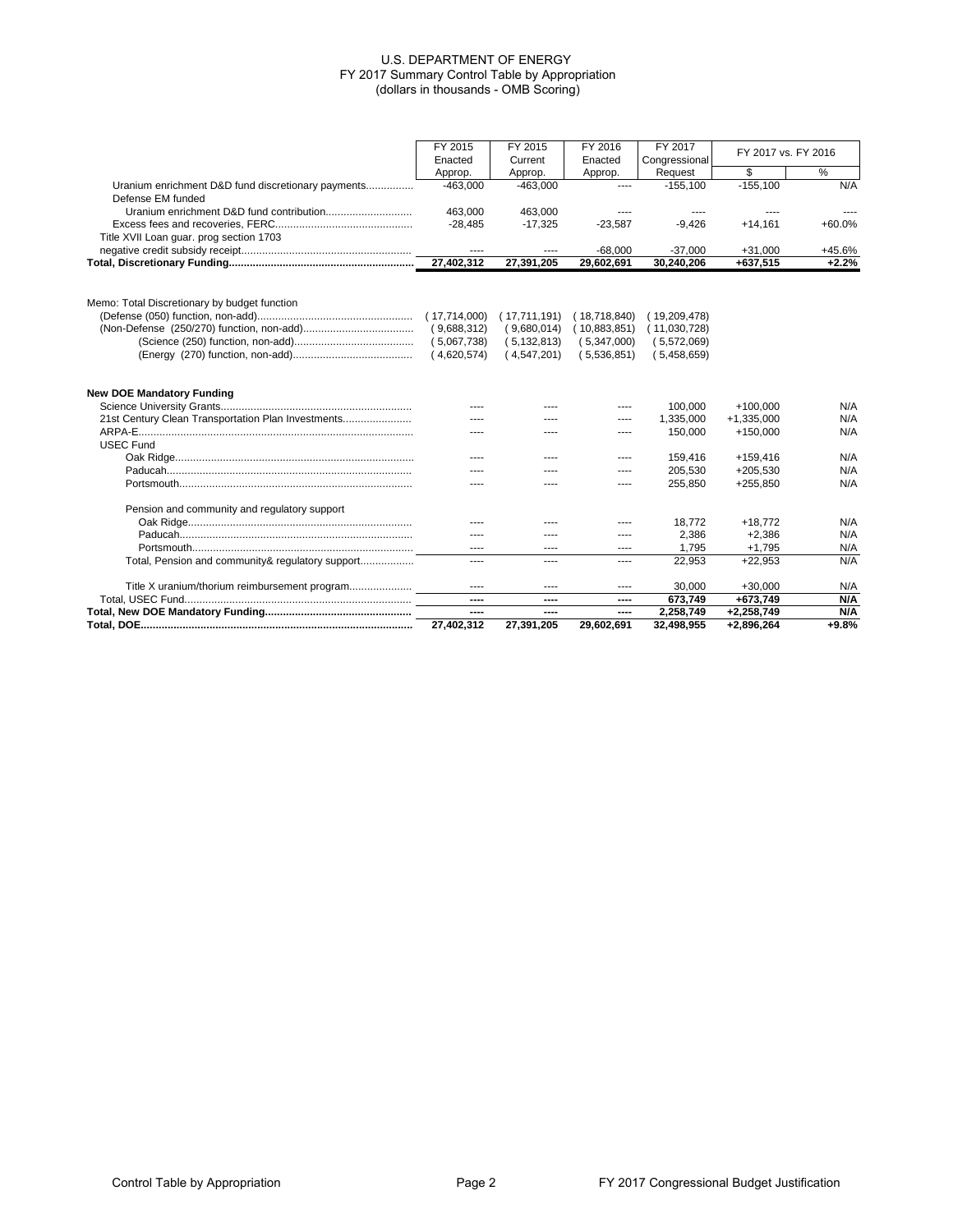|                                                                                                                                     | FY 2015           | FY 2015            | FY 2016            | FY 2017            |                        | FY 2017 vs. FY 2016  |  |
|-------------------------------------------------------------------------------------------------------------------------------------|-------------------|--------------------|--------------------|--------------------|------------------------|----------------------|--|
|                                                                                                                                     | Enacted           | Current            | Enacted            | Congressional      |                        |                      |  |
|                                                                                                                                     | Approp.           | Approp.            | Approp.            | Request            | \$                     | %                    |  |
| <b>Energy Efficiency And Renewable Energy</b><br>Energy Efficiency and Renewable Energy RDD&D                                       |                   |                    |                    |                    |                        |                      |  |
| Sustainable transportation:                                                                                                         |                   |                    |                    | 468.500            |                        |                      |  |
|                                                                                                                                     | 280,000           | 272,526            | 310,000            |                    | +158,500               | $+51.1%$<br>$+24.0%$ |  |
|                                                                                                                                     | 225,000<br>97,000 | 175,915<br>94,830  | 225,000<br>100,950 | 278,900            | $+53,900$              | $+4.5%$              |  |
|                                                                                                                                     | 602,000           | 543,271            | 635,950            | 105,500<br>852,900 | $+4,550$<br>$+216,950$ | $+34.1%$             |  |
|                                                                                                                                     |                   |                    |                    |                    |                        |                      |  |
| Renewable energy:                                                                                                                   |                   |                    |                    |                    |                        |                      |  |
|                                                                                                                                     | 233,000           | 230,800            | 241,600            | 285,100            | $+43,500$              | $+18.0%$             |  |
|                                                                                                                                     | 107,000           | 105,936            | 95.450             | 156,000            | $+60,550$              | $+63.4%$             |  |
|                                                                                                                                     | 61,000            | 59,999             | 70,000             | 80,000             | $+10,000$              | $+14.3%$             |  |
|                                                                                                                                     | 55,000            | 54,288             | 71.000             | 99,500             | $+28,500$              | $+40.1%$             |  |
|                                                                                                                                     | 456,000           | 451,023            | 478,050            | 620,600            | $+142,550$             | $+29.8\%$            |  |
| Energy efficiency:                                                                                                                  |                   |                    |                    |                    |                        |                      |  |
|                                                                                                                                     | 200,000           | 194,175            | 228,500            | 261,000            | $+32,500$              | $+14.2%$             |  |
|                                                                                                                                     | 27,000            | 27,000             | 27,000             | 43,000             | $+16,000$              | +59.3%               |  |
|                                                                                                                                     | 172,000           | 168,153            | 200,500            | 289,000            | $+88,500$              | $+44.1%$             |  |
| Weatherization & intergovernmental Program<br>Weatherization assistance program                                                     |                   |                    |                    |                    |                        |                      |  |
|                                                                                                                                     | 189,600           | 189,600            | 211,600            | 225,000            | $+13,400$              | $+6.3%$              |  |
|                                                                                                                                     | 3,000             | 3,000              | 3,000              | 5,000              | $+2,000$               | $+66.7%$             |  |
|                                                                                                                                     | 400               | 400                | 400                | $---$              | $-400$                 | -100.0%              |  |
|                                                                                                                                     | 193,000           | 193,000            | 215,000            | 230,000            | $+15,000$              | $+7.0%$              |  |
|                                                                                                                                     |                   |                    |                    |                    |                        |                      |  |
|                                                                                                                                     | $---$             | $\cdots$<br>50,000 | ----               | 70,000<br>$\cdots$ | $+70,000$<br>$-50,000$ | N/A<br>$-100.0%$     |  |
| Cities, counties, & communities energy                                                                                              | 50,000            |                    | 50,000             |                    |                        |                      |  |
|                                                                                                                                     |                   | ----               | ----               | 26,000             | $+26,000$              | N/A                  |  |
| Total, Weatherization & intergovernmental                                                                                           |                   |                    |                    |                    |                        |                      |  |
|                                                                                                                                     | 243,000           | 243,000            | 265,000            | 326,000            | $+61,000$              | $+23.0%$             |  |
|                                                                                                                                     | 642,000           | 632,328            | 721,000            | 919,000            | +198,000               | $+27.5%$             |  |
|                                                                                                                                     | ----              | $- - - -$          | ----               | 215,000            | $+215,000$             | N/A                  |  |
| Corporate support:                                                                                                                  |                   |                    |                    |                    |                        |                      |  |
| Program direction                                                                                                                   | 160,000           | 160,750            | 155,000            | 170,900            | $+15,900$              | $+10.3%$             |  |
|                                                                                                                                     | 21,000            | 21,000             | 21,000             | 28,000             | $+7,000$               | $+33.3%$             |  |
|                                                                                                                                     | 181,000           | 181,750            | 176,000            | 198,900            | $+22,900$              | $+13.0%$             |  |
| Subtotal, Energy Efficiency and Renew. Energy RDD&D                                                                                 | 1,881,000         | 1,808,372          | 2,011,000          | 2,806,400          | +795,400               | +39.6%               |  |
|                                                                                                                                     | 56,000            | 56,000             | 62,000             | 92,000             | $+30,000$              | $+48.4%$             |  |
| Subtotal, Energy Efficiency and Renewable Energy                                                                                    | 1,937,000         | 1,864,372          | 2,073,000          | 2,898,400          | $+825,400$             | +39.8%               |  |
|                                                                                                                                     |                   |                    |                    |                    |                        |                      |  |
| Adjustments:                                                                                                                        | ----              | $-720$             | ----               | ----               | ----                   |                      |  |
| Subtotal, Energy Efficiency and Renewable Energy                                                                                    | 1,937,000         | 1,863,652          | 2,073,000          | 2,898,400          | $+825,400$             | +39.8%               |  |
|                                                                                                                                     |                   |                    |                    |                    |                        |                      |  |
| Rescissions:                                                                                                                        | $-13,065$         | $-13,065$          | ----               | ----               | ----                   | $---$                |  |
|                                                                                                                                     | $-9,740$          | $-9,740$           | $-3,806$           | $\cdots$           | $+3,806$               | +100.0%              |  |
|                                                                                                                                     | $-22,805$         | $-22,805$          | $-3,806$           | ----               | $+3,806$               | +100.0%              |  |
|                                                                                                                                     | 1,914,195         | 1,840,847          | 2,069,194          | 2,898,400          | +829,206               | +40.1%               |  |
|                                                                                                                                     |                   |                    |                    |                    |                        |                      |  |
| Electricity Delivery & Energy Reliability<br>Electricity Delivery & Energy Reliability<br>Clean energy transmission and reliability |                   |                    |                    |                    |                        |                      |  |
|                                                                                                                                     | 17,424            | 16,849             | 17,000             | 12,300             | $-4,700$               | $-27.6%$             |  |
|                                                                                                                                     | 10,648            | 10,297             | 15,000             | 12,000             | $-3,000$               | $-20.0%$             |  |
|                                                                                                                                     | 6,190             | 6,190              | 7,000              | 6,000              | $-1,000$               | $-14.3%$             |  |
| Total, Clean energy transmission and reliability                                                                                    | 34,262            | 33,336             | 39,000             | 30,300             | $-8,700$               | $-22.3%$             |  |
|                                                                                                                                     |                   |                    |                    |                    |                        |                      |  |
|                                                                                                                                     | 15,439            | 14,930             | 35,000             | 30,000             | $-5,000$               | $-14.3%$             |  |
|                                                                                                                                     | 45,999            | 44,756             | 62,000             | 45,500             | $-16,500$              | $-26.6%$             |  |
|                                                                                                                                     | 12,000            | 11,604             | 20,500             | 44,500             | $+24,000$              | +117.1%              |  |
| Transformer resilience and advanced components                                                                                      | ----              | ----               | 5,000              | 15,000             | $+10,000$              | +200.0%              |  |
|                                                                                                                                     | 6,000             | 6,000              | 7,500              | 6,500              | $-1,000$               | $-13.3%$             |  |
|                                                                                                                                     | ----              | ----               | ----               | 15,000             | $+15,000$              | N/A                  |  |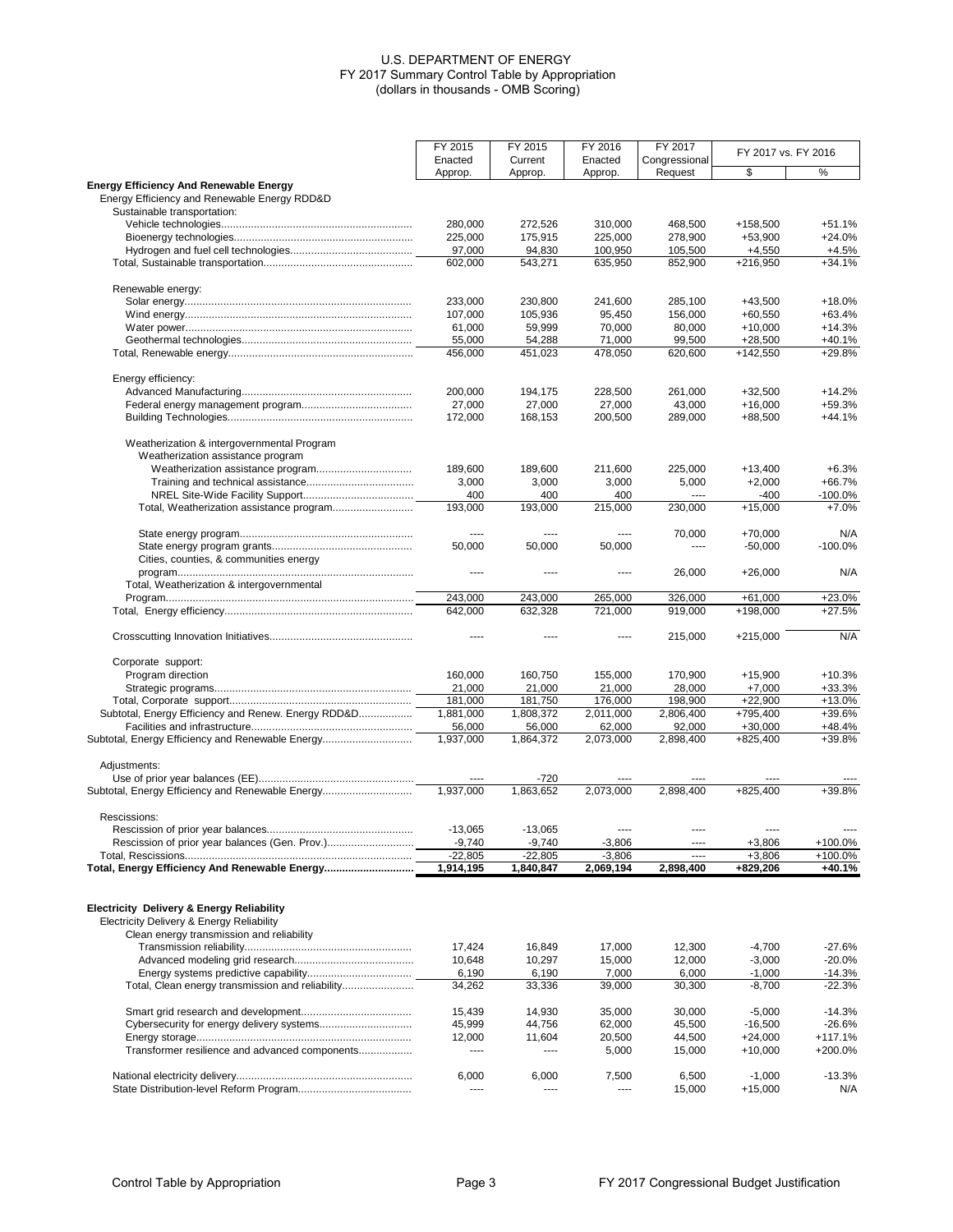|                                                     | FY 2015<br>Enacted       | FY 2015<br>Current | FY 2016<br>Enacted | FY 2017<br>Congressional | FY 2017 vs. FY 2016   |                        |
|-----------------------------------------------------|--------------------------|--------------------|--------------------|--------------------------|-----------------------|------------------------|
|                                                     | Approp.                  | Approp.            | Approp.            | Request                  | \$                    | %                      |
| Infrastructure security & energy restoration        |                          |                    |                    |                          |                       |                        |
| Infrastructure security & energy                    |                          |                    |                    |                          |                       |                        |
|                                                     | 6,000                    | 6,000              | 9,000              | 17,500                   | $+8,500$              | $+94.4%$               |
|                                                     |                          |                    |                    |                          |                       |                        |
|                                                     | $\cdots$                 | ----               | $---$              | 15,000                   | $+15.000$             | N/A                    |
|                                                     | 27,606                   | 27,606             | 28,000             | 29,000<br>14,000         | $+1,000$<br>$+14,000$ | $+3.6%$<br>N/A         |
| Subtotal, Electricity Delivery & Energy Reliability | 147,306                  | 144,232            | 206,000            | 262,300                  | $+56,300$             | $+27.3%$               |
|                                                     |                          |                    |                    |                          |                       |                        |
| Rescissions:                                        |                          |                    |                    |                          |                       |                        |
|                                                     | $-331$                   | $-331$             | $---$              | ----                     | ----                  |                        |
| Total, Electricity Delivery & Energy Reliability    | 146,975                  | 143,901            | 206,000            | 262,300                  | +56,300               | $+27.3%$               |
|                                                     |                          |                    |                    |                          |                       |                        |
|                                                     |                          |                    |                    |                          |                       |                        |
| <b>Nuclear Energy</b>                               |                          |                    |                    |                          |                       |                        |
| Research and Development                            |                          |                    |                    | ----                     |                       |                        |
|                                                     | 5,000<br>5,000           | 5,000<br>4,835     | 5,000<br>5,000     | ----                     | $-5,000$<br>$-5,000$  | $-100.0%$<br>$-100.0%$ |
|                                                     | 54,500                   | 54,500             | 62,500             | 89,600                   | $+27,100$             | $+43.4%$               |
|                                                     | 101,000                  | 97,666             | 111,600            | 89,510                   | $-22,090$             | $-19.8%$               |
|                                                     | 133,000                  | 128,611            | 141,718            | 108,760                  | $-32,958$             | $-23.3%$               |
| Fuel cycle research and development                 |                          |                    |                    |                          |                       |                        |
| Material recovery and waste form development        |                          |                    |                    |                          |                       |                        |
| Material recovery and waste form                    |                          |                    |                    |                          |                       |                        |
|                                                     | 35,300                   | 33,165             | 32,950             | 23,300                   | $-9,650$              | $-29.3%$               |
|                                                     |                          |                    |                    |                          |                       |                        |
|                                                     | 60,100                   | 58,070             | 62,100             | 59,000                   | $-3,100$              | $-5.0%$                |
|                                                     | 16,900                   | 17,380             | 10,500             | 5,000                    | $-5,500$              | -52.4%                 |
| Materials protection, accounting and                | 7,600                    | 7,142              |                    | 7,000                    | $-1,050$              | $-13.0%$               |
| Used nuclear fuel disposition                       |                          |                    | 8,050              |                          |                       |                        |
|                                                     | 49,000                   | 47,724             | 62,500             | 74,338                   | $+11,838$             | +18.9%                 |
| Integrated Waste Management System                  |                          |                    |                    |                          |                       |                        |
| Storage and Transportation                          |                          |                    |                    |                          |                       |                        |
| Storage and Transportation (270)                    | 18,000                   | 18,000             | 22,500             | 36,900                   | $+14,400$             | $+64.0%$               |
|                                                     |                          |                    |                    |                          |                       |                        |
| <b>Consent Based Siting</b>                         |                          |                    |                    |                          |                       |                        |
|                                                     | $\cdots$                 | ----               | $---$              | 24,140                   | $+24,140$             | N/A                    |
|                                                     | $---$                    | ----               | ----               | 15,260                   | $+15,260$             | N/A                    |
| Total, Integrated Waste Management System           | $\overline{a}$<br>18,000 | $---$<br>18,000    | $---$<br>22,500    | 39,400                   | $+39,400$             | N/A<br>+239.1%         |
|                                                     | 4,500                    | 4,500              | $---$              | 76,300<br>----           | $+53,800$<br>----     |                        |
|                                                     | 71,500                   | 70,224             | 85,000             | 150,638                  | $+65,638$             | $+77.2%$               |
|                                                     | 5,600                    | 5,261              | 5,200              | 5,000                    | -200                  | -3.8%                  |
|                                                     | 197,000                  | 191.242            | 203.800            | 249,938                  | $+46,138$             | $+22.6%$               |
|                                                     |                          |                    |                    |                          |                       |                        |
|                                                     | 3,000                    | 3,000              | 3,000              | 4,500                    | $+1,500$              | +50.0%                 |
|                                                     | 498,500                  | 484,854            | 532.618            | 542,308                  | $+9,690$              | $+1.8%$                |
|                                                     |                          |                    |                    |                          |                       |                        |
|                                                     |                          |                    |                    |                          |                       |                        |
| Radiological facilities management                  |                          |                    |                    |                          |                       |                        |
|                                                     | 20,000                   | 20,000             | 18,000             | $\cdots$                 | $-18,000$             | $-100.0%$              |
|                                                     | 5,000<br>25,000          | 5,000<br>25,000    | 6,800<br>24,800    | 7,000<br>7,000           | $+200$<br>$-17,800$   | $+2.9%$<br>$-71.8%$    |
|                                                     |                          |                    |                    |                          |                       |                        |
| Idaho facilities management                         |                          |                    |                    |                          |                       |                        |
|                                                     | 206,000                  | 206,000            | 222,582            | 226,585                  | $+4,003$              | $+1.8%$                |
|                                                     | 104,000                  | 104,000            | 126,161            | 129,303                  | $+3,142$              | $+2.5%$                |
|                                                     | 80,000                   | 80,000             | 80,000             | 88,700                   | $+8,700$              | +10.9%                 |
|                                                     | 913,500                  | 899,854            | 986,161            | 993,896                  | $+7.735$              | $+0.8%$                |
|                                                     |                          |                    |                    |                          |                       |                        |
| Adjustments:                                        |                          |                    |                    |                          |                       |                        |
|                                                     |                          | 2,150              |                    |                          |                       |                        |
|                                                     | 913,500                  | 902,004            | 986,161            | 993,896                  | $+7,735$              | $+0.8%$                |
| Rescissions:                                        |                          |                    |                    |                          |                       |                        |
|                                                     | $-80,000$                | $-80,000$          | ----               | ----                     | $\cdots$              | ----                   |
|                                                     | -121                     | -121               | ----               |                          | ----                  |                        |
|                                                     | $-80,121$                | $-80,121$          | $---$              | ----                     | ----                  | $\overline{a}$         |
|                                                     | 833,379                  | 821,883            | 986,161            | 993,896                  | $+7,735$              | $+0.8%$                |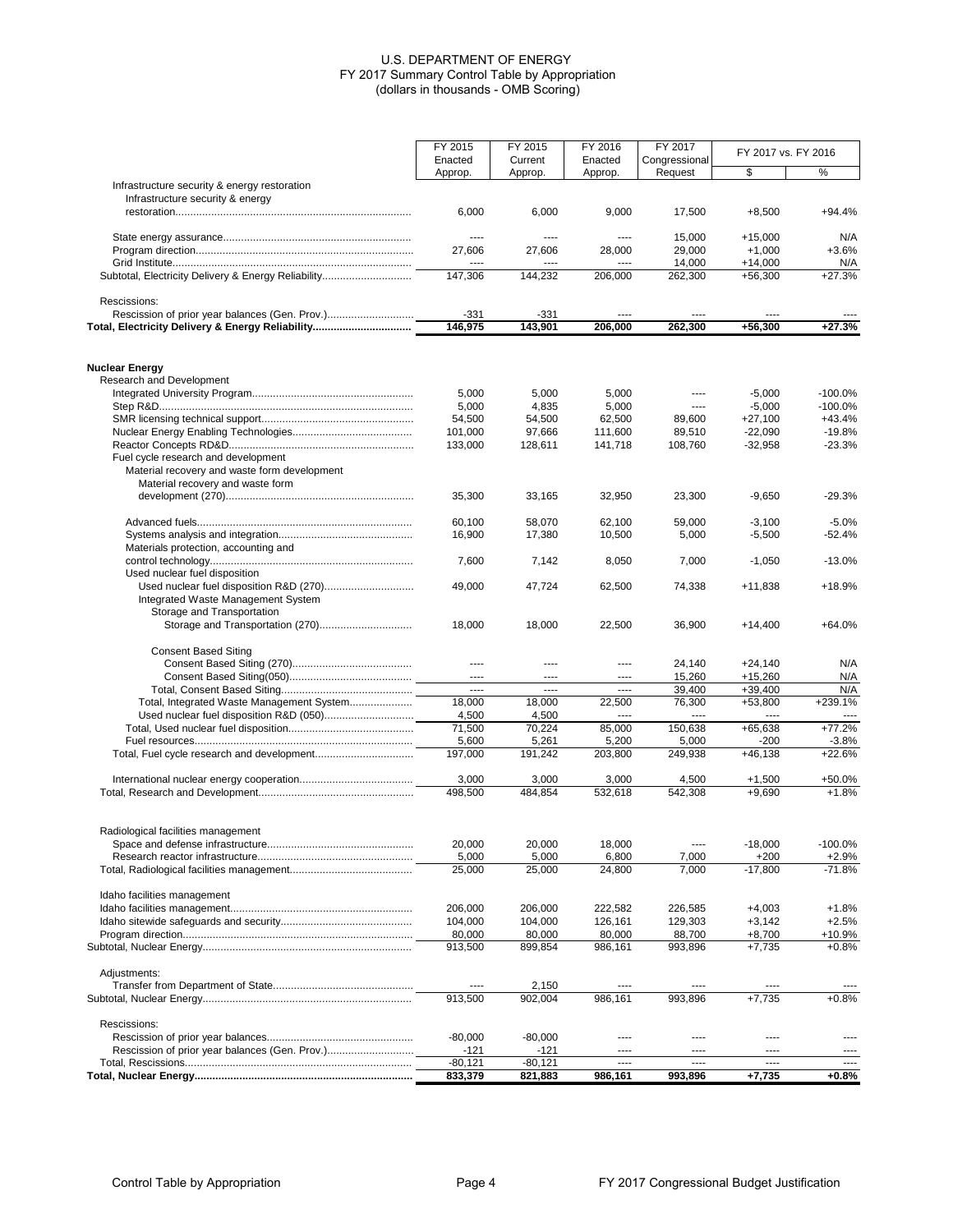|                                                                                                                                                                                                                               | FY 2015            | FY 2015             | FY 2016            | FY 2017                  |                          | FY 2017 vs. FY 2016    |  |
|-------------------------------------------------------------------------------------------------------------------------------------------------------------------------------------------------------------------------------|--------------------|---------------------|--------------------|--------------------------|--------------------------|------------------------|--|
|                                                                                                                                                                                                                               | Enacted<br>Approp. | Current<br>Approp.  | Enacted<br>Approp. | Congressional<br>Request | \$                       | %                      |  |
| <b>Clean Coal Technology</b>                                                                                                                                                                                                  | $-6,600$           | $-2,876$            |                    |                          |                          |                        |  |
| <b>Fossil Energy Research And Development</b><br>Fossil Energy Research and Development (OLD)<br>Coal                                                                                                                         |                    |                     |                    |                          |                          |                        |  |
| CCS and Power Systems                                                                                                                                                                                                         |                    |                     |                    |                          |                          |                        |  |
|                                                                                                                                                                                                                               | 88,000             | 85,269              | 101,000            | $---$                    | $-101,000$               | $-100.0%$              |  |
|                                                                                                                                                                                                                               | 100,000<br>103,000 | 96,896<br>99,803    | 106,000<br>105,000 | ----<br>----             | $-106,000$<br>$-105,000$ | $-100.0%$<br>$-100.0%$ |  |
|                                                                                                                                                                                                                               | 49,000             | 47,560              | 50,000             | ----                     | $-50.000$                | $-100.0%$              |  |
| NETL Coal Research and Development                                                                                                                                                                                            | 50,000             | 50,000              | 53,000             | $---$                    | $-53,000$                | $-100.0%$              |  |
|                                                                                                                                                                                                                               | 10,000             | 9,690               | 15,000             | ----                     | $-15,000$                | $-100.0%$              |  |
|                                                                                                                                                                                                                               | 400,000            | 389,218             | 430,000            | $\overline{a}$           | $-430,000$               | $-100.0%$              |  |
|                                                                                                                                                                                                                               | 400,000            | 389,218             | 430,000            | $\cdots$                 | $-430,000$               | $-100.0%$              |  |
|                                                                                                                                                                                                                               | 25,121             | 24,341              | 43,000             | $\cdots$                 | $-43,000$                | $-100.0%$              |  |
| Unconventional Fossil Energy Technologies                                                                                                                                                                                     |                    |                     |                    |                          |                          |                        |  |
|                                                                                                                                                                                                                               | 4,500              | 4,360               | 20,321             | $---$                    | $-20,321$                | $-100.0%$              |  |
|                                                                                                                                                                                                                               | 119.000            | 119,000             | 114,202            | ----                     | $-114.202$               | $-100.0%$              |  |
|                                                                                                                                                                                                                               | 15,782             | 15,782              | 15,782             | $\cdots$                 | $-15,782$                | $-100.0%$              |  |
|                                                                                                                                                                                                                               | 5,897              | 5,897               | 7,995              | ----                     | $-7,995$                 | $-100.0%$              |  |
|                                                                                                                                                                                                                               | 700                | 700<br>559.298      | 700                | ----                     | $-700$                   | $-100.0%$              |  |
| Subtotal, Fossil Energy Research and Development                                                                                                                                                                              | 571,000            |                     | 632,000            | $\cdots$                 | $-632,000$               | $-100.0%$              |  |
| Rescissions:                                                                                                                                                                                                                  |                    |                     |                    |                          |                          |                        |  |
|                                                                                                                                                                                                                               | $-10,413$          | $-10,413$           |                    | $\cdots$                 | ----                     |                        |  |
|                                                                                                                                                                                                                               | $-10,413$          | $-10.413$           | ----               | $\cdots$                 | ----                     | $- - - -$              |  |
| Total, Fossil Energy Research and Development (OLD)                                                                                                                                                                           | 560,587            | 548,885             | 632,000            | ----                     | $-632,000$               | $-100.0%$              |  |
| Fossil Energy Research and Development (NEW)<br>CCS and Advanced Power Systems                                                                                                                                                | ----               | ----                | ----               | 170,352                  | +170,352                 | N/A                    |  |
|                                                                                                                                                                                                                               | ----               | ----                | ----               | 90,875                   | +90,875                  | N/A                    |  |
|                                                                                                                                                                                                                               | $---$              | ----                | ----               | 47,800                   | $+47,800$                | N/A                    |  |
|                                                                                                                                                                                                                               | $---$              | $---$               | ----               | 59,350                   | $+59,350$                | N/A                    |  |
|                                                                                                                                                                                                                               | ----               | $\cdots$            | ----               | 368,377                  | +368,377                 | N/A                    |  |
|                                                                                                                                                                                                                               | ----               | ----                | ----               | 26,500                   | $+26,500$                | N/A                    |  |
|                                                                                                                                                                                                                               | $---$              | ----                | ----               | 76,070                   | +76,070                  | N/A                    |  |
|                                                                                                                                                                                                                               | $---$              | $---$               | ----               | 68,055                   | $+68,055$                | N/A                    |  |
|                                                                                                                                                                                                                               | ----               | ----                | ----               | 60,998                   | $+60,998$                | N/A                    |  |
| Subtotal, Fossil Energy Research and Development                                                                                                                                                                              | ----               | $\cdots$            | ----               | 600,000                  | $+600,000$               | N/A                    |  |
|                                                                                                                                                                                                                               | $---$<br>$---$     | $---$               | ----<br>$---$      | $-240,000$               | $-240,000$               | N/A                    |  |
| Total, Fossil Energy Research and Development (NEW)<br>Total, Fossil Energy Research And Development                                                                                                                          | 560,587            | $\cdots$<br>548,885 | 632,000            | 360,000<br>360,000       | +360,000<br>$-272,000$   | N/A<br>-43.0%          |  |
|                                                                                                                                                                                                                               |                    |                     |                    |                          |                          |                        |  |
| Petroleum Reserves:                                                                                                                                                                                                           |                    |                     |                    |                          |                          |                        |  |
| Naval Petroleum & Oil Shale Reserves 1/                                                                                                                                                                                       |                    |                     |                    |                          |                          |                        |  |
|                                                                                                                                                                                                                               | 13,271             | 13,961              | 17,500<br>----     | 12,630                   | $-4,870$                 | $-27.8%$               |  |
|                                                                                                                                                                                                                               | 6,679<br>19,950    | 6,679<br>20,640     | 17,500             | 2,320<br>14,950          | $+2,320$<br>$-2,550$     | N/A<br>-14.6%          |  |
|                                                                                                                                                                                                                               |                    |                     |                    |                          |                          |                        |  |
| 1/ NPR includes new BA and proceeds from NPR 3<br>asset sale. These proceeds available during<br>FY14 & FY 15 for purchase of replacement<br>property. Any unused proceeds returned to<br>Treasury as miscellaneous receipts. |                    |                     |                    |                          |                          |                        |  |
| Elk Hills School Lands Fund                                                                                                                                                                                                   | 15,580             | 15,580              |                    |                          |                          |                        |  |
| Strategic Petroleum Reserve                                                                                                                                                                                                   |                    |                     |                    |                          |                          |                        |  |
|                                                                                                                                                                                                                               | 174,999            | 174,999             | 212,000            | 228,069                  | +16,069                  | $+7.6%$                |  |
|                                                                                                                                                                                                                               | 25,001             | 25,001              |                    | 28,931                   | +28,931                  | N/A                    |  |
|                                                                                                                                                                                                                               | 200,000            | 200,000             | 212,000            | 257,000                  | +45,000                  | $+21.2%$               |  |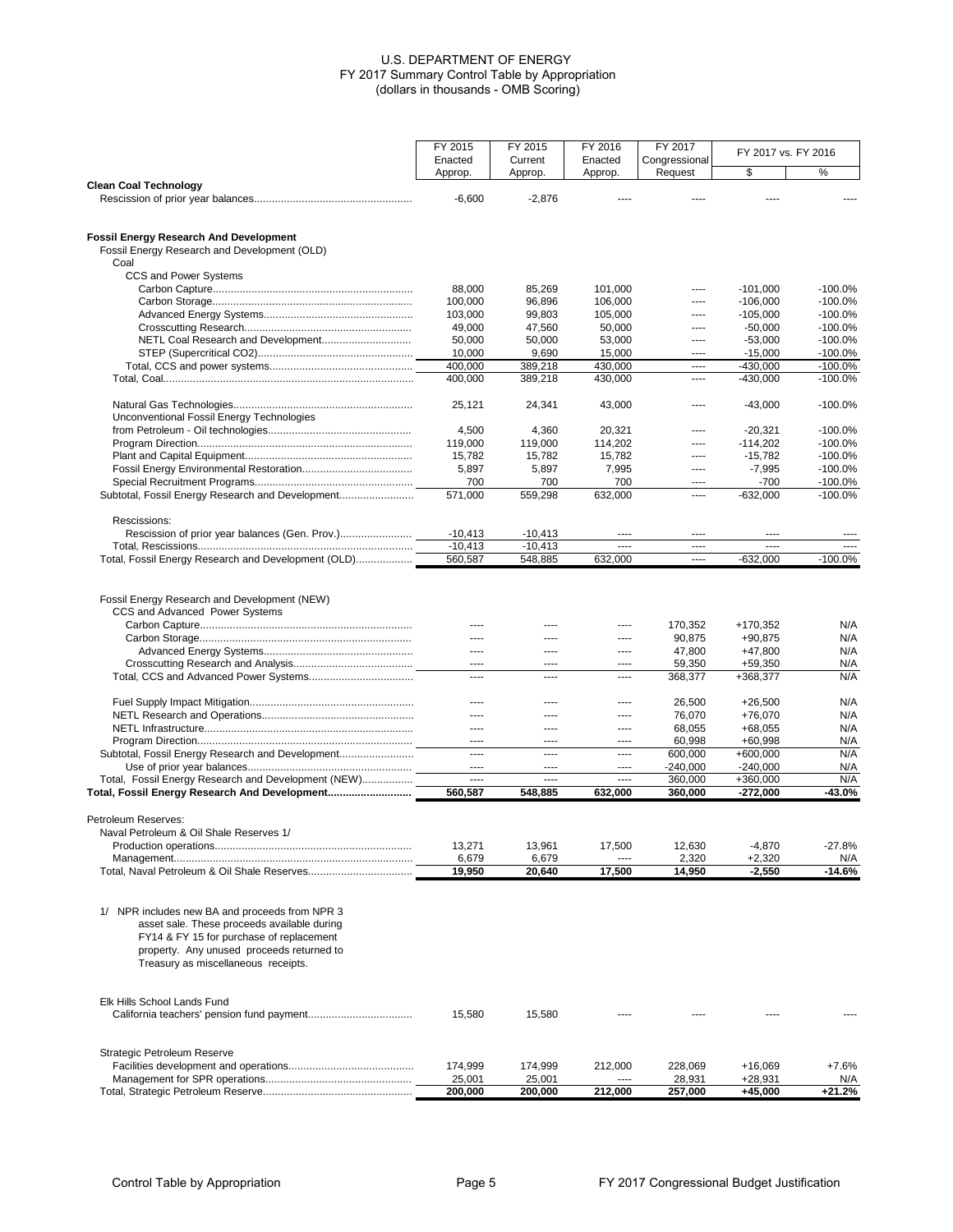|                                                   | FY 2015            | FY 2015            | FY 2016            | FY 2017                  | FY 2017 vs. FY 2016      |                        |
|---------------------------------------------------|--------------------|--------------------|--------------------|--------------------------|--------------------------|------------------------|
|                                                   | Enacted<br>Approp. | Current<br>Approp. | Enacted<br>Approp. | Congressional<br>Request | \$                       | %                      |
| Northeast Home Heating Oil Reserve                |                    |                    |                    |                          |                          |                        |
|                                                   | 7,600              | 7,600              | 7,600              | 10,500                   | $+2,900$                 | $+38.2%$               |
|                                                   | $\cdots$           | ----               | $---$              | $-4,000$                 | $-4,000$                 | N/A                    |
|                                                   | $-6,000$<br>1,600  | $-6,000$<br>1,600  | $---$<br>7,600     | ----<br>6,500            | $-1,100$                 | ----<br>$-14.5%$       |
|                                                   | 237,130            | 237,820            | 237,100            | 278,450                  | $+41,350$                | $+17.4%$               |
|                                                   |                    |                    |                    |                          |                          |                        |
| <b>Uranium Enrichment Decontamination And</b>     |                    |                    |                    |                          |                          |                        |
| <b>Decommissioning Fund</b>                       |                    |                    |                    |                          |                          |                        |
|                                                   | 167,898<br>207,215 | 170,067<br>207,215 | 194,673<br>199,925 | ----<br>----             | $-194,673$<br>$-199,925$ | $-100.0%$<br>$-100.0%$ |
|                                                   | 214,024            | 214,024            | 225,166            | ----                     | $-225,166$               | $-100.0%$              |
| Pension and community and regulatory support      |                    |                    |                    |                          |                          |                        |
|                                                   | 21,693             | 19,524             | 16,856             | ----                     | $-16,856$                | $-100.0%$              |
|                                                   | 2,375              | 2,375              | 2,375              | ----                     | $-2,375$                 | $-100.0%$              |
|                                                   | 1,795              | 1,795              | 1,795              | ----                     | $-1,795$                 | $-100.0\%$             |
| Total, Pension and community& regulatory support  | 25,863             | 23,694             | 21,026             | ----                     | $-21,026$                | $-100.0%$              |
|                                                   | 10,000             | 10,000             | 32,959             | ----                     | $-32,959$                | $-100.0%$              |
|                                                   | 625,000            | 625,000            | 673,749            | ----                     | -673,749                 | $-100.0\%$             |
|                                                   |                    |                    |                    |                          |                          |                        |
| <b>Energy Information Administration</b>          | 117,000            | 117,000            | 122,000            | 131.125                  | $+9,125$                 | $+7.5%$                |
|                                                   | 117,000            | 117,000            | 122,000            | 131,125                  | $+9,125$                 | $+7.5%$                |
|                                                   |                    |                    |                    |                          |                          |                        |
| <b>Non-Defense Environmental Cleanup</b>          |                    |                    |                    |                          |                          |                        |
|                                                   | 2,562              | 2,562              | 2,562              | 2,240                    | $-322$                   | $-12.6%$               |
|                                                   | 104,403            | 102,403            | 104,403            | 101,304                  | $-3,099$                 | $-3.0%$                |
| Small sites:                                      |                    |                    |                    |                          |                          |                        |
|                                                   | 70,049             | 72,079             | 87,522             | 53,243                   | $-34,279$                | $-39.2%$               |
| Construction:                                     |                    |                    |                    |                          |                          |                        |
|                                                   | 10,000<br>80,049   | 10,000<br>82,079   | 87,522             | 53,243                   | $-34,279$                | $-39.2%$               |
|                                                   |                    |                    |                    |                          |                          |                        |
|                                                   | $---$              | ----               | 1,300              | ----                     | $-1,300$                 | $-100.0%$              |
| West Valley demonstration project                 | 58,986<br>246,000  | 58,986<br>246,030  | 59,213<br>255,000  | 61,613<br>218,400        | $+2,400$<br>$-36,600$    | $+4.1%$<br>$-14.4%$    |
|                                                   |                    |                    |                    |                          |                          |                        |
| <b>Science</b>                                    |                    |                    |                    |                          |                          |                        |
| Office of Science                                 |                    |                    |                    |                          |                          |                        |
|                                                   | 541,000            | 523,411            | 621,000            | 663,180                  | $+42.180$                | $+6.8%$                |
|                                                   | 1,733,200          | 1,682,924          | 1,849,000          | 1,936,730                | +87,730                  | $+4.7%$<br>$+8.7%$     |
|                                                   | 592,000<br>467,500 | 572,618<br>457,366 | 609,000<br>438,000 | 661,920<br>398,178       | $+52,920$<br>$-39,822$   | $-9.1%$                |
|                                                   | 766,000            | 745,232            | 795,000            | 817,997                  | $+22,997$                | +2.9%                  |
|                                                   | 595,500            | 580,744            | 617,100            | 635,658                  | +18,558                  | $+3.0%$                |
| Workforce development for teachers and scientists | 19,500             | 19,500             | 19,500             | 20,925                   | $+1,425$                 | $+7.3%$                |
|                                                   | 79,600             | 79,600             | 113,600            | 130,000                  | $+16,400$                | $+14.4%$               |
|                                                   | 93,000             | 93,000             | 103,000            | 103,000                  | ----                     | $---$                  |
|                                                   | 183,700            | 183,700            | 185,000            | 204,481                  | $+19,481$                | +10.5%                 |
|                                                   | $\cdots$           | 132,905            | ----               | ----                     | $\cdots$                 |                        |
|                                                   | 5,071,000          | 5,071,000          | 5,350,200          | 5,572,069                | +221,869                 | $+4.1%$                |
| Adjustments:                                      | ----               | 65,075             |                    | ----                     |                          |                        |
|                                                   | 5,071,000          | 5,136,075          | 5,350,200          | 5,572,069                | +221,869                 | $+4.1%$                |
| Rescissions:                                      |                    |                    |                    |                          |                          |                        |
|                                                   | $-3,262$           | $-3,262$           | $-3,200$           |                          | $+3,200$                 | +100.0%                |
|                                                   | 5,067,738          | 5,132,813          | 5,347,000          | 5,572,069                | +225,069                 | +4.2%                  |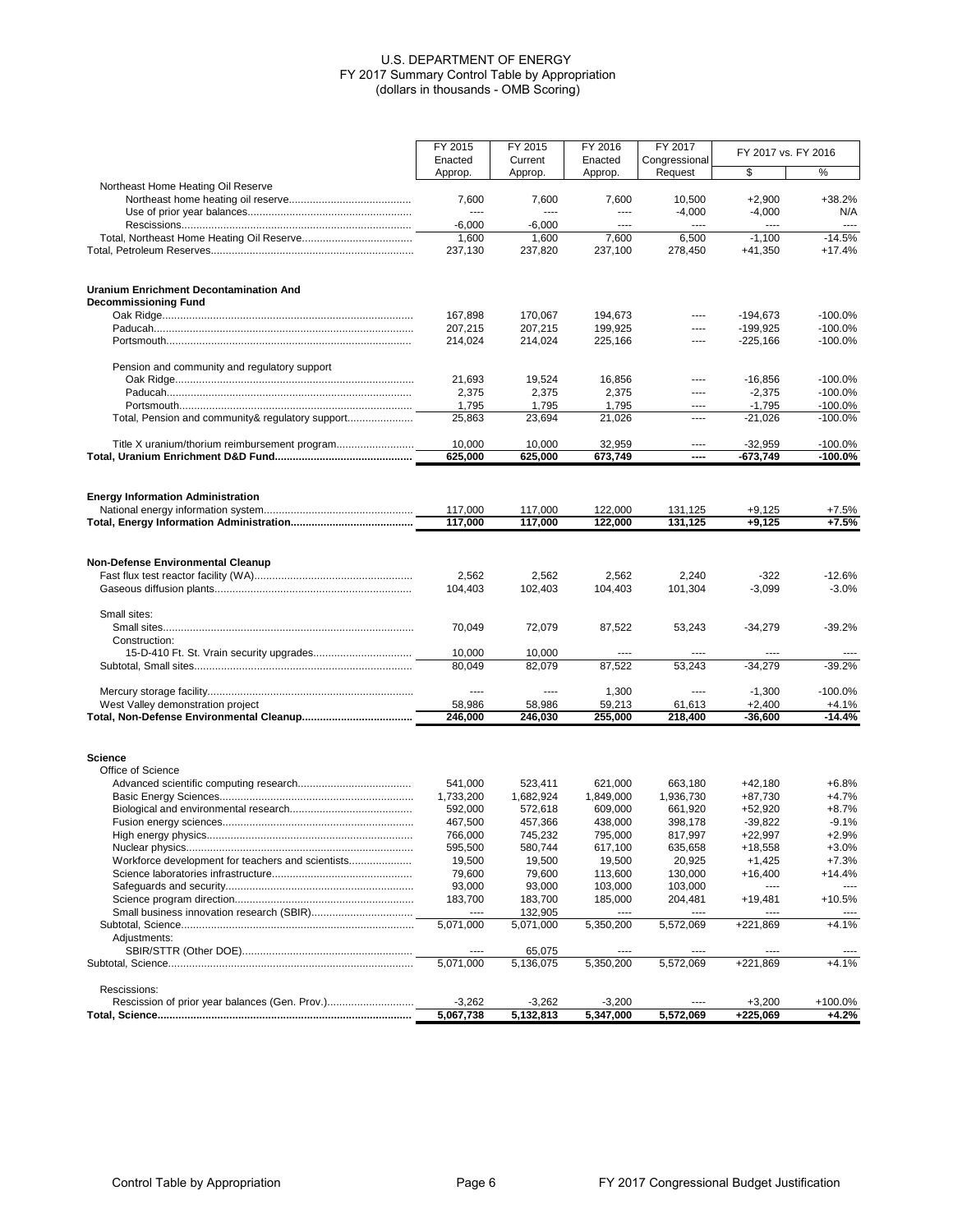|                                                      | FY 2015<br>FY 2015 |                   | FY 2016          | FY 2017          |                     |                    |
|------------------------------------------------------|--------------------|-------------------|------------------|------------------|---------------------|--------------------|
|                                                      | Enacted            | Current           | Enacted          | Congressional    | FY 2017 vs. FY 2016 |                    |
|                                                      | Approp.            | Approp.           | Approp.          | Request          | \$                  | %                  |
| <b>Advanced Research Projects Agency - Energy</b>    |                    |                   |                  |                  |                     |                    |
| (previously ENERGY TRANSFORMATION ACCELERATION FUND) |                    |                   |                  |                  |                     |                    |
| Advanced research projects agency - Energy           | 252,000            | 252,000           | 261,750          | 318,000          | $+56,250$           | $+21.5%$           |
|                                                      | 28.000             | 28,000            | 29,250           | 32,000           | $+2,750$            | $+9.4%$            |
| Subtotal, Advanced research projects agency - Energy | 280,000            | 280,000           | 291,000          | 350,000          | $+59,000$           | $+20.3%$           |
|                                                      |                    |                   |                  |                  |                     |                    |
| Rescissions:                                         |                    |                   |                  |                  |                     |                    |
|                                                      | $-18$              | $-18$             |                  |                  |                     |                    |
| Total, Advanced Research Projects Agency - Energy    | 279.982            | 279,982           | 291.000          | 350,000          | $+59,000$           | $+20.3%$           |
|                                                      |                    |                   |                  |                  |                     |                    |
| <b>Office Of Indian Energy</b>                       | $\cdots$           | $---$             | ----             | 4,800            | $+4,800$            | N/A                |
|                                                      | $\cdots$           | $---$             | ----             | 18,130           | $+18,130$           | N/A                |
|                                                      | ----               | ----              | ----             | 22,930           | $+22,930$           | N/A                |
|                                                      |                    |                   |                  |                  |                     |                    |
| <b>Departmental Administration</b>                   |                    |                   |                  |                  |                     |                    |
|                                                      | 5,008              | 5,008             | 5,008            | 5,300            | $+292$              | $+5.8%$            |
|                                                      | 47,000             | 47,000            | 47,024           | 53,084           | $+6.060$            | $+12.9%$           |
|                                                      | 62,946             | 62,946            | 65,000           | 59,114           | $-5,886$            | $-9.1%$            |
|                                                      | 24.500             | 24.500            | 24,500           | 25.424           | $+924$              | $+3.8%$            |
|                                                      | 74,164             | 74,164            | 73,218           | 93,074           | +19,856             | $+27.1%$           |
|                                                      | 6,300              | 5,846             | 6,300            | 6,200            | $-100$              | $-1.6%$            |
|                                                      | 16,000             | 16,000            | 16,000           | $\cdots$         | $-16,000$           | -100.0%            |
| Office of Small and disadvantaged                    |                    |                   |                  |                  |                     |                    |
|                                                      | 2,253              | 2,253             | 3,000            | 3,300            | $+300$              | $+10.0%$           |
|                                                      | ----               | $\cdots$          | $---$            | 3,700            | $+3,700$            | N/A                |
|                                                      | 9,000              | 8,800             | 10,000           | 11,319           | $+1,319$            | $+13.2%$<br>$\sim$ |
|                                                      | 33,000             | 32,554            | 33,000           | 33,000           | ----<br>$-297$      | -0.9%              |
|                                                      | 31,181<br>13,000   | 31,181<br>24,943  | 31,297<br>18,000 | 31,000<br>19,107 | $+1,107$            | $+6.2%$            |
|                                                      | 3,431              | 3,231             | 3,431            | 3,431            | $\cdots$            | $\frac{1}{2}$      |
|                                                      | ----               | $\cdots$          | $---$            | 18,000           | $+18,000$           | N/A                |
|                                                      | $---$              | $\cdots$          | $\cdots$         | 5,000            | $+5,000$            | N/A                |
|                                                      | 42,000             | 42,000            | 40,000           | 40,000           | ----                | $\cdots$           |
|                                                      | 369,783            | 380,426           | 375,778          | 410,053          | $+34,275$           | $+9.1%$            |
| Adjustments:                                         |                    |                   |                  |                  |                     |                    |
|                                                      | $-2,000$           | $-2,000$          | $-2,000$         | $\cdots$         | $+2,000$            | +100.0%            |
|                                                      | $-2,205$           | $-2,205$          | $\cdots$         | $---$            | $\cdots$            | $---$              |
|                                                      | $-1,600$           | $-1,600$          | ----             | $\cdots$         | ----                |                    |
|                                                      | $\cdots$           | ----              | $-6,800$         | $-20,300$        | $-13,500$           | $-198.5%$          |
| Funding from other defense activities (CFO/CIO)      |                    |                   |                  |                  |                     |                    |
|                                                      | $-46,877$          | $-46,877$         | $-42,618$        | $-23,642$        | +18,976             | $+44.5%$           |
|                                                      | $-71.959$          | $-71,959$         | $-73,218$        | $-93,074$        | $-19,856$           | $-27.1%$           |
|                                                      |                    | $\cdots$          | $-3,000$         | $\overline{a}$   | $+3,000$            | +100.0%            |
|                                                      | $- - -$            | $---$             | $\cdots$         | $-3,000$         | $-3,000$            | N/A                |
|                                                      | $-118,836$         | $-118,836$        | $-118,836$       | -119,716         | -880                | $-0.7%$            |
|                                                      | $-124,641$         | $-124,641$        | $-127,636$       | $-140,016$       | $-12,380$           | $-9.7%$            |
|                                                      | 245,142            | 255,785           | 248,142          | 270,037          | $+21,895$           | $+8.8%$            |
| Rescissions:                                         |                    |                   |                  |                  |                     |                    |
|                                                      | $-928$<br>244,214  | $-928$<br>254,857 | ----<br>248,142  | ----<br>270,037  | ----<br>$+21,895$   | $+8.8%$            |
|                                                      |                    |                   |                  |                  |                     |                    |
| Miscellaneous revenues                               |                    |                   |                  |                  |                     |                    |
|                                                      | $-42,000$          | $-42,000$         | $-40,000$        | $-40,000$        | ----                | $---$              |
|                                                      | $-77,171$          | $-77,171$         | $-77,171$        | $-85,171$        | $-8,000$            | $-10.4%$           |
|                                                      | $-119,171$         | $-119,171$        | $-117,171$       | $-125, 171$      | $-8,000$            | $-6.8%$            |
|                                                      | 125,043            | 135,686           | 130,971          | 144,866          | +13,895             | +10.6%             |
|                                                      |                    |                   |                  |                  |                     |                    |
| <b>Office Of Inspector General</b>                   | 40,500             | 40,500            | 46,424           | 44,424           | $-2,000$            | $-4.3%$            |
|                                                      | 40,500             | 40,500            | 46,424           | 44,424           | $-2,000$            | -4.3%              |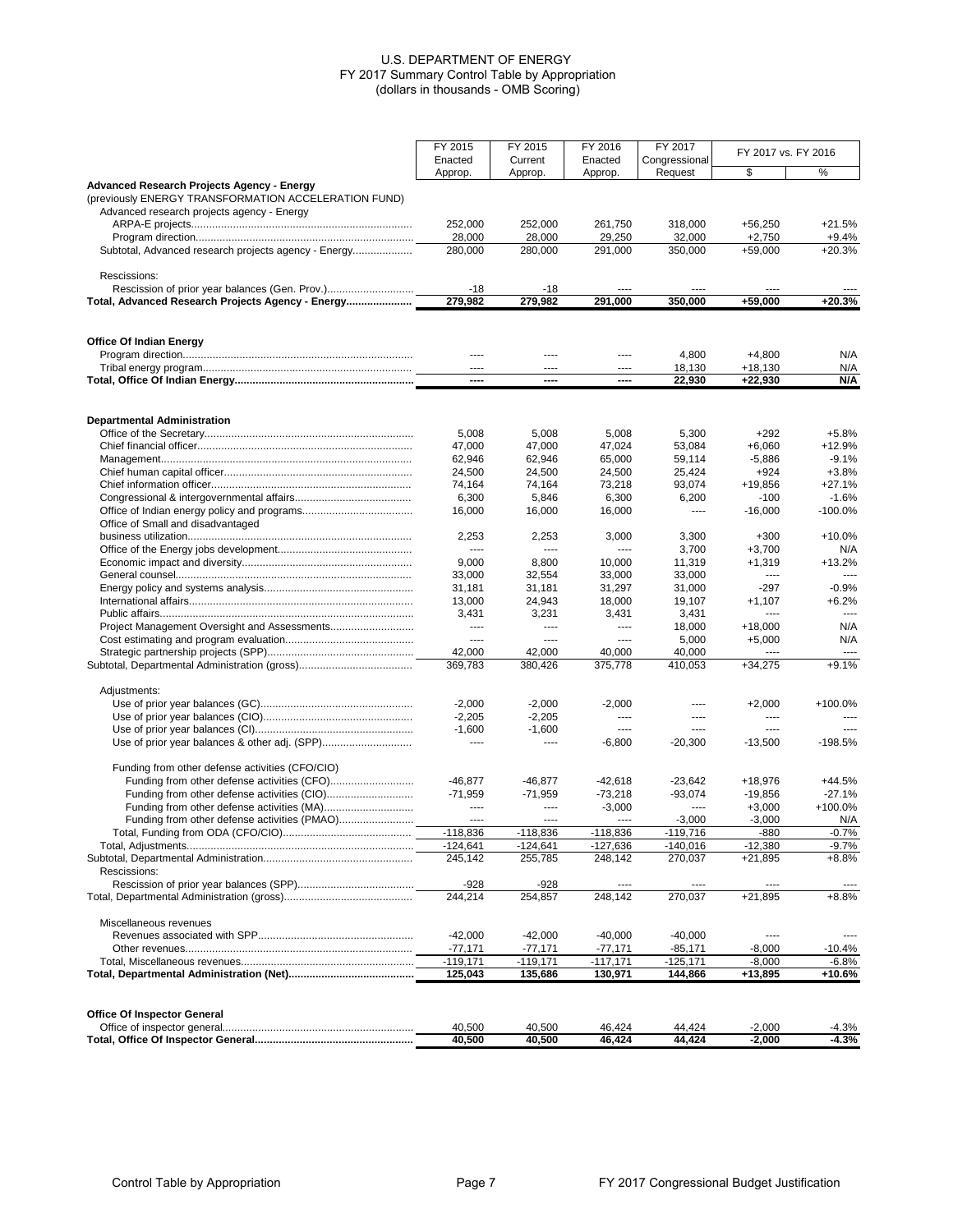|                                                                   | FY 2015                | FY 2015               | FY 2016            | FY 2017            | FY 2017 vs. FY 2016    |                     |
|-------------------------------------------------------------------|------------------------|-----------------------|--------------------|--------------------|------------------------|---------------------|
|                                                                   | Enacted                | Current               | Enacted            | Congressional      |                        |                     |
| Title 17 - Innovative Technology Loan                             | Approp.                | Approp.               | Approp.            | Request            | \$                     | %                   |
| <b>Guarantee Program</b>                                          |                        |                       |                    |                    |                        |                     |
|                                                                   | 42,000                 | 42,000                | 42,000             | 37,000             | $-5,000$               | $-11.9%$            |
| Total, Title 17 - Innovative Technology                           | $-25,000$              | $-25,000$             | $-25,000$          | $-27,000$          | $-2,000$               | $-8.0%$             |
|                                                                   | 17,000                 | 17,000                | 17,000             | 10,000             | $-7,000$               | $-41.2%$            |
|                                                                   |                        |                       |                    |                    |                        |                     |
| <b>Advanced Technology Vehicles Manufacturing</b><br>Loan Program | 4,000                  | 4,000                 | 6,000              | 5,000              | $-1,000$               | $-16.7%$            |
| <b>Total, Advanced Technology Vehicles</b>                        |                        |                       |                    |                    |                        |                     |
|                                                                   | 4,000                  | 4,000                 | 6,000              | 5,000              | $-1,000$               | $-16.7%$            |
| <b>Office Of Technology Transitions</b>                           |                        |                       |                    |                    |                        |                     |
|                                                                   | $\sim$                 |                       |                    | 8,400              | $+8,400$               | N/A                 |
| <b>Weapons Activities</b>                                         |                        |                       |                    |                    |                        |                     |
| Research, development, test and evaluation (RDT&E)                | 2,692,588              | 2,709,731             | 3,387,792          | 3,330,527          | $-57,265$              | $-1.7%$             |
|                                                                   | 412,091                | 412.091               | 423,059            | 441,984            | $+18,925$              | $+4.5%$             |
|                                                                   | 136,005                | 136,005               | 131,377            | 139,487            | $+8,110$               | $+6.2%$             |
| Inertial confinement fusion and high                              |                        |                       |                    |                    |                        |                     |
|                                                                   | 512,895                | 512,895               | 511,050            | 522,959            | $+11,909$              | $+2.3%$             |
|                                                                   | 598,000                | 598,000               | 623,006            | 663,184            | $+40,178$              | $+6.4%$             |
|                                                                   | 107,200                | 107,200               | 130,056            | 87,105             | $-42,951$              | $-33.0%$            |
|                                                                   | 1,766,191              | 1,766,191             | 1,818,548          | 1,854,719          | $+36,171$              | $+2.0%$             |
|                                                                   | $---$                  | $- - - -$             | 2,279,124          | 2,721,952          | +442,828               | $+19.4%$            |
|                                                                   | 2,033,400              | 2,033,562             | ----               | $---$              | ----                   | $\sim$              |
|                                                                   | 219,000                | 219,924               | 237,118            | 282,732            | $+45,614$              | $+19.2%$            |
|                                                                   | 177,940                | 178,190               | ----               | $---$              | ----                   | $\cdots$            |
| Counterterrorism and Counterproliferation Programs                | 46,093                 | 46,093                |                    | ----               |                        |                     |
|                                                                   | 76,531                 | 76,531                | $---$              | $---$              | $---$                  | $---$               |
|                                                                   |                        |                       |                    |                    |                        |                     |
|                                                                   | 636,123<br>179,646     | 636,123<br>179,646    | 682,891<br>157,588 | 670,133<br>176,592 | $-12,758$<br>$+19,004$ | $-1.9%$<br>$+12.1%$ |
|                                                                   |                        |                       |                    |                    |                        |                     |
| Safeguards and security                                           |                        |                       |                    |                    |                        |                     |
| Domestic uranium enrichment research,                             | 307,058                | 307,058               | 283,887            | 248,492            | $-35,395$              | $-12.5%$            |
|                                                                   | 97,200                 | 97,200                |                    |                    |                        |                     |
|                                                                   | 8,231,770              | 8,250,249             | 8.846.948          | 9.285.147          | +438,199               | $+5.0%$             |
| Adjustments                                                       |                        |                       |                    |                    |                        |                     |
|                                                                   |                        | $-18,229$             |                    |                    |                        |                     |
|                                                                   | 8,231,770              | 8,232,020             | 8,846,948          | 9,285,147          | +438,199               | $+5.0%$             |
| Rescissions:                                                      |                        |                       |                    |                    |                        |                     |
|                                                                   | $-45, 113$<br>$-6,298$ | $-45,113$<br>$-6,298$ | $---$<br>----      | $-42,000$<br>$---$ | $-42,000$<br>----      | N/A<br>$---$        |
|                                                                   | $-51,411$              | $-51,411$             | $\cdots$           | $-42,000$          | $-42,000$              | N/A                 |
|                                                                   | 8,180,359              | 8,180,609             | 8,846,948          | 9,243,147          | +396,199               | $+4.5%$             |
|                                                                   |                        |                       |                    |                    |                        |                     |
| <b>Defense Nuclear Nonproliferation</b>                           |                        |                       |                    |                    |                        |                     |
| Defense Nuclear Nonproliferation Programs                         |                        |                       |                    |                    |                        |                     |
|                                                                   | $---$                  | $---$                 | 426,751            | 337,108            | $-89,643$              | $-21.0%$            |
|                                                                   | $---$<br>$---$         | $- - - -$<br>$---$    | 316,584<br>130,203 | 341,094<br>124,703 | $+24,510$<br>$-5,500$  | $+7.7%$<br>$-4.2%$  |
|                                                                   | 393,401                | 386,308               | 419,333            | 393,922            | $-25,411$              | $-6.1%$             |
|                                                                   | $\cdots$               | $\cdots$              | 340,000            | 270,000            | $-70,000$              | $-20.6%$            |
|                                                                   | 325,752                | 330,552               | ----               | $---$              | ----                   | $\cdots$            |
|                                                                   | 141,359                | 141,359               | $---$              | $---$              | $---$                  | ----                |
| International material protection                                 |                        |                       |                    |                    |                        |                     |
|                                                                   | 270,911                | 270,607               | $---$              | $---$              | $\cdots$               | $---$               |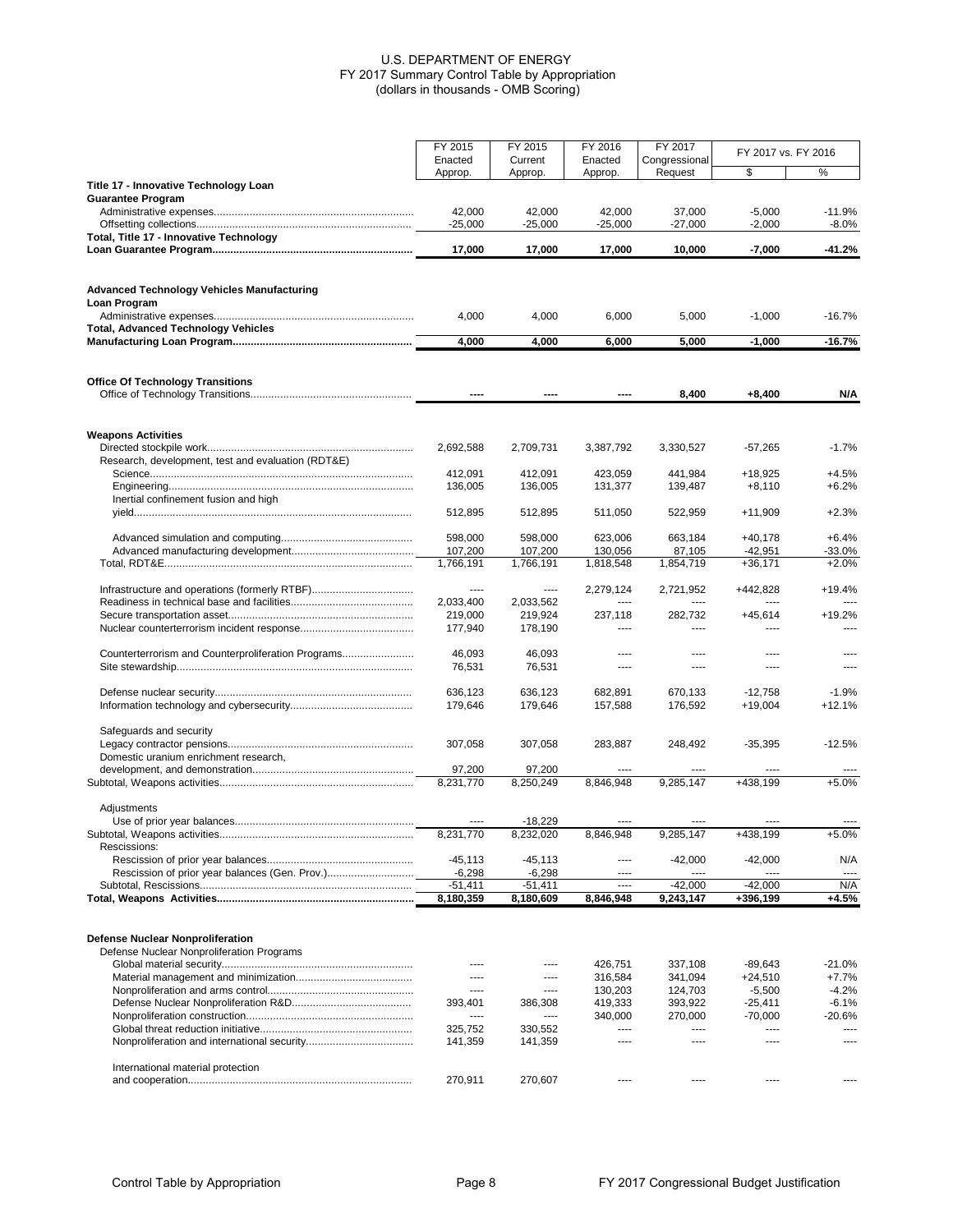|                                                  | FY 2015<br>Enacted    | FY 2015<br>Current    | FY 2016<br>Enacted   | FY 2017<br>Congressional | FY 2017 vs. FY 2016     |                      |
|--------------------------------------------------|-----------------------|-----------------------|----------------------|--------------------------|-------------------------|----------------------|
|                                                  | Approp.               | Approp.               | Approp.              | Request                  | \$                      | %                    |
| Total, Defense Nuclear Nonproliferation Programs | 430,000<br>1,561,423  | 440,000<br>1,568,826  | 1,632,871            | 1,466,827                | ----<br>$-166,044$      | $\sim$<br>$-10.2%$   |
|                                                  |                       |                       |                      |                          |                         |                      |
|                                                  | 102,909               | 102,909               | 94.617               | 83,208                   | $-11,409$               | $-12.1%$             |
| Nuclear counterterrorism and incident response   | $---$                 | ----                  | 234,390              | 271,881                  | $+37,491$               | $+16.0%$             |
|                                                  | 1,664,332             | 1,671,735             | 1,961,878            | 1,821,916                | $-139,962$              | $-7.1%$              |
| Adjustments                                      |                       |                       |                      |                          |                         |                      |
|                                                  | $-22,963$             | $-32,963$             | $-21,576$            | $---$                    | $+21,576$               | +100.0%              |
| Rescissions:                                     |                       |                       |                      |                          |                         |                      |
|                                                  | $-24,731$             | $-24,731$             | ----                 | $-14,000$                | $-14,000$               | N/A                  |
|                                                  | $-1,390$<br>$-26,121$ | $-1,390$<br>$-26.121$ | ----<br>----         | $\cdots$<br>$-14,000$    | ----<br>$-14,000$       | $\cdots$<br>N/A      |
|                                                  | 1,615,248             | 1,612,651             | 1,940,302            | 1,807,916                | -132,386                | -6.8%                |
|                                                  |                       |                       |                      |                          |                         |                      |
| <b>Naval Reactors</b>                            | 390,000               | 390,000               | 445,196              | 449,682                  | $+4,486$                | $+1.0%$              |
|                                                  | 411,180               | 411,180               | 446,896              | 437,338                  | $-9,558$                | $-2.1%$              |
|                                                  | 156,100               | 156,100               | 186,800              | 213,700                  | $+26,900$               | $+14.4%$             |
|                                                  | 126.400               | 126,400               | 133,000              | 124,000                  | $-9,000$                | $-6.8%$              |
|                                                  | 41,500<br>113,320     | 41,500<br>113,320     | 42,504<br>121.100    | 47,100<br>148,300        | $+4,596$<br>$+27,200$   | $+10.8%$<br>$+22.5%$ |
|                                                  | 1,238,500             | 1,238,500             | 1,375,496            | 1,420,120                | $+44,624$               | $+3.2%$              |
|                                                  |                       |                       |                      |                          |                         |                      |
| Rescissions:                                     | $-4,500$              | $-4,500$              | ----                 | ----                     | ----                    | $---$                |
|                                                  | $-160$                | $-160$                | ----                 | $---$                    | ----                    | $---$                |
|                                                  | $-4,660$              | $-4,660$              | ----                 | ----                     | ----                    |                      |
|                                                  | 1,233,840             | 1,233,840             | 1,375,496            | 1,420,120                | +44,624                 | $+3.2%$              |
|                                                  |                       |                       |                      |                          |                         |                      |
| <b>Office Of The Administrator</b>               |                       |                       |                      |                          |                         |                      |
|                                                  | $-413$<br>$-413$      | -413<br>-413          | ----<br>----         | $---$<br>----            | ----<br>----            | ----                 |
|                                                  |                       |                       |                      |                          |                         |                      |
| <b>Federal Salaries And Expenses</b>             |                       |                       |                      |                          |                         |                      |
|                                                  | 370,000               | 370,000               | 383,666              | 412,817                  | $+29,151$               | $+7.6%$              |
|                                                  | 370,000               | 370,000               | $-19,900$<br>363,766 | 412,817                  | $+19,900$<br>$+49,051$  | +100.0%<br>$+13.5%$  |
|                                                  |                       |                       |                      |                          |                         |                      |
| <b>Defense Environmental Cleanup</b>             |                       |                       |                      |                          |                         |                      |
|                                                  | 4,889                 | 4,889                 | 4,889                | 9,389                    | $+4,500$                | +92.0%               |
| Hanford site:                                    |                       |                       |                      |                          |                         |                      |
|                                                  | 377.788               | 377,788               | 270,710              | 69,755                   | $-200,955$              | $-74.2%$             |
|                                                  | 497,456               | 497,456               | 555,163              | 620,869                  | $+65,706$               | $+11.8%$             |
|                                                  | 19,701                | 19,701                | 19,701               | 14,701                   | $-5,000$                | $-25.4%$             |
|                                                  | 46,055<br>941,000     | 46,055<br>941,000     | 77,016<br>922,590    | 11,486<br>716,811        | $-65,530$<br>$-205,779$ | $-85.1%$<br>$-22.3%$ |
|                                                  |                       |                       |                      |                          |                         |                      |
|                                                  | 380,203               | 380.203               | 396,000              | 362,088                  | $-33,912$               | $-8.6%$              |
|                                                  | $---$                 | $\cdots$              |                      | 189,000                  | +189,000                | N/A                  |
|                                                  | 258,618<br>223,050    | 258,618<br>223,050    | 251,251<br>239,050   | 71,387<br>198,219        | $-179,864$<br>$-40,831$ | $-71.6%$<br>$-17.1%$ |
|                                                  | 1,212,000             | 1,212,000             | 1,414,000            | 1,487,456                | +73,456                 | $+5.2%$              |
|                                                  |                       |                       |                      |                          |                         |                      |
| Savannah River Sites:                            | 397,976               | 397,976               | 413,652              | ----                     | $-413,652$              | $-100.0%$            |
|                                                  |                       |                       |                      |                          |                         |                      |
| Nuclear Material Management                      |                       |                       |                      |                          |                         |                      |
|                                                  | ----                  |                       | ----                 | 311,062                  | +311,062                | N/A                  |
| <b>Environmental Cleanup</b>                     |                       |                       |                      |                          |                         |                      |
|                                                  | ----                  | ----                  | ----                 | 152,504                  | +152,504                | N/A                  |
|                                                  | 11,013                | 11,013                | 11,249               | 11,249                   | ----                    | $---$                |
|                                                  | 712,318               | 712,318               | 783,520              | 822,638                  | $+39,118$               | $+5.0%$              |
|                                                  | 1,121,307             | 1,121,307             | 1,208,421            | 1,297,453                | +89,032                 | $+7.4%$              |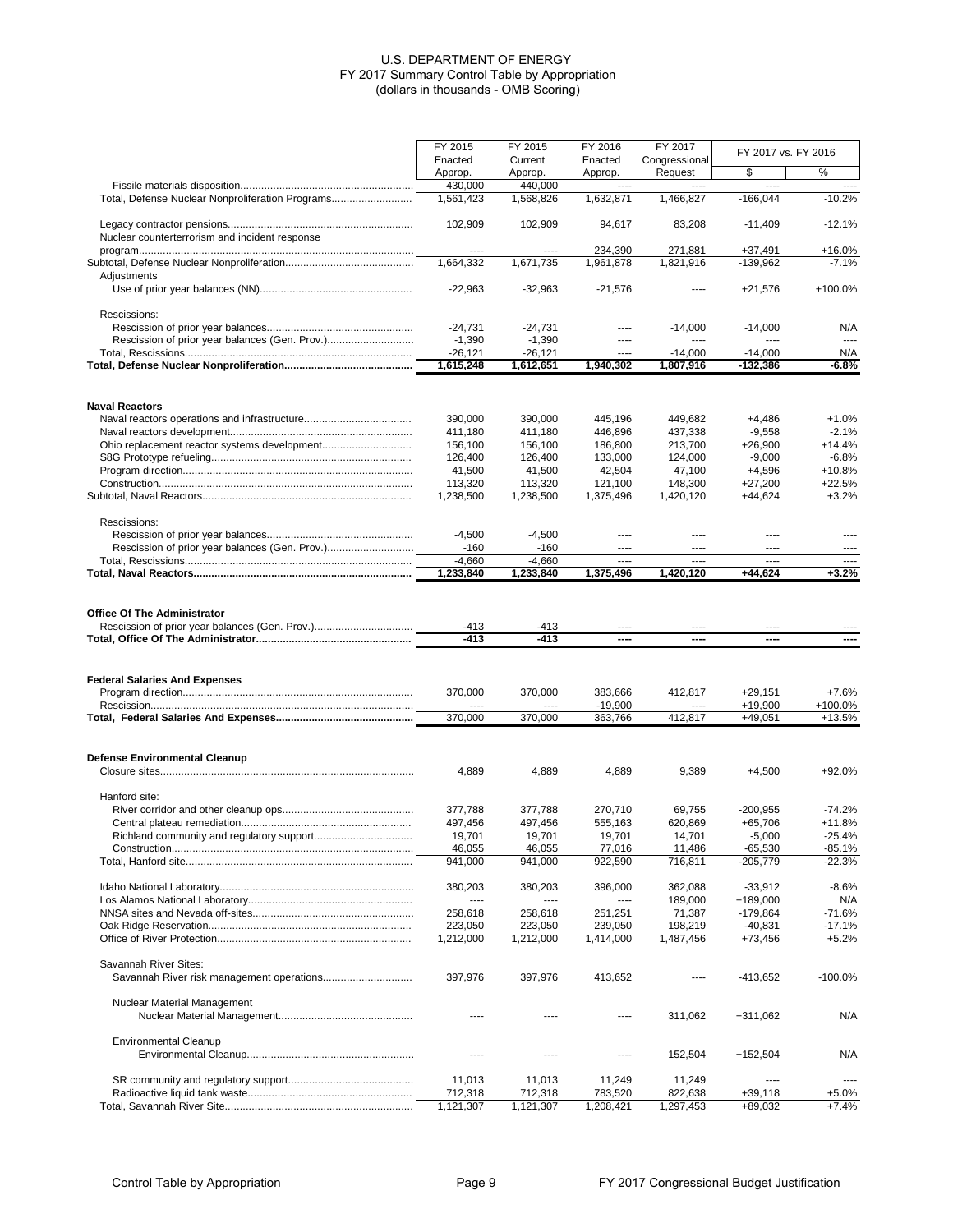|                                                 | FY 2015   | FY 2015        | FY 2016        | FY 2017        |                          |                          |
|-------------------------------------------------|-----------|----------------|----------------|----------------|--------------------------|--------------------------|
|                                                 | Enacted   | Current        | Enacted        | Congressional  | FY 2017 vs. FY 2016      |                          |
|                                                 | Approp.   | Approp.        | Approp         | Request        |                          | %                        |
|                                                 | 320,000   | 320,000        | 299,978        | 262,253        | $-37,725$                | $-12.6%$                 |
|                                                 | 280,784   | 280,784        | 281,951        | 290,050        | $+8,099$                 | $+2.9%$                  |
|                                                 | 14,979    | 14,979         | 14,979         | 14,979         |                          |                          |
|                                                 | 240,000   | 240,000        | 236,633        | 255,973        | $+19,340$                | $+8.2%$                  |
|                                                 | 14,000    | 13,538         | 20,000         | 30,000         | $+10,000$                | +50.0%                   |
|                                                 | ----      | $1 - 1$        | $-$            | 41,892         | $+41,892$                | N/A                      |
|                                                 | $\sim$    | $\overline{a}$ | $\overline{a}$ | 155,100        | $+155,100$               | N/A                      |
|                                                 | 5,010,830 | 5,010,368      | 5,289,742      | 5,382,050      | $+92,308$                | $+1.7%$                  |
| Rescissions:                                    |           |                |                |                |                          |                          |
|                                                 | $-10.830$ | $-10,830$      | $---$          | $\cdots$       | $\cdots$                 | $\sim$                   |
|                                                 | $-9,983$  | $-9,983$       | $---$          |                | $\cdots$                 | $\cdots$                 |
|                                                 | $-20,813$ | $-20,813$      | ----           | ----           | ----                     | $1 - 1$                  |
|                                                 | 4,990,017 | 4,989,555      | 5,289,742      | 5,382,050      | +92.308                  | $+1.7%$                  |
| <b>Other Defense Activities</b>                 |           |                |                |                |                          |                          |
| Environment, health, safety and security        | 118,763   | 120,763        | 118,763        | 130,693        | $+11,930$                | $+10.0%$                 |
|                                                 | 62,235    | 62,235         | 62,235         | 66,519         | $+4,284$                 | $+6.9%$                  |
| Total, Environment, Health, safety and security | 180,998   | 182,998        | 180,998        | 197,212        | $+16,214$                | $+9.0%$                  |
|                                                 |           |                |                |                |                          |                          |
| Independent enterprise assessments              |           |                |                |                |                          |                          |
|                                                 | 24,068    | 22,068         | 24,068         | 24,580         | $+512$                   | $+2.1%$                  |
|                                                 | 49,466    | 49,466         | 49,466         | 51,893         | $+2,427$                 | $+4.9%$                  |
|                                                 | 73,534    | 71,534         | 73,534         | 76,473         | $+2,939$                 | $+4.0%$                  |
|                                                 | 203,152   | 203,152        | 230,377        | 237,912        | $+7,535$                 | $+3.3%$                  |
| Office of Legacy Management                     |           |                |                |                |                          |                          |
|                                                 | 158.639   | 158,639        | 154,080        | 140,306        | $-13,774$                | $-8.9%$                  |
|                                                 | 13,341    | 13,341         | 13,100         | 14,014         | +914                     | $+7.0%$                  |
|                                                 | 171.980   | 171,980        | 167.180        | 154.320        | $-12.860$                | $-7.7%$                  |
| Defense related administrative support          |           |                |                |                |                          |                          |
|                                                 | 46,877    | 46,877         | 42,618         | 23,642         | $-18,976$                | $-44.5%$                 |
|                                                 | 71,959    | 71,959         | 73,218         | 93,074         | $+19,856$                | $+27.1%$                 |
|                                                 | $\cdots$  | $\cdots$       | 3,000          | $\cdots$       | $-3,000$                 | $-100.0%$                |
|                                                 | $\sim$    | ----           | $- - -$        | 3,000          | $+3,000$                 | N/A                      |
|                                                 | 118,836   | 118,836        | 118,836        | 119,716        | +880                     | $+0.7%$                  |
|                                                 | 5,500     | 5,500          | 5,500          | 5,919          | $+419$                   | $+7.6%$                  |
|                                                 | 754,000   | 754,000        | 776,425        | 791,552        | $+15,127$                | $+1.9%$                  |
| Rescissions:                                    |           |                |                |                |                          |                          |
|                                                 | $-169$    | $-169$         | ----           | $\cdots$       | ----                     | $\cdots$                 |
|                                                 | $-87$     | $-87$          | $- - - -$      | $\overline{a}$ | $\sim$                   | $\sim$                   |
|                                                 | $-258$    | $-258$         | $---$          | $\cdots$       | $\overline{\phantom{a}}$ | $\cdots$                 |
|                                                 | $-37$     | $-37$          |                | ----           | ----                     | 1122                     |
|                                                 | $-551$    | $-551$         | $- - - -$      | 1.11           | $\overline{a}$           | $\overline{\phantom{a}}$ |
|                                                 | 753,449   | 753,449        | 776,425        | 791,552        | $+15,127$                | $+1.9%$                  |
|                                                 |           |                |                |                |                          |                          |
| <b>Power Marketing Administrations</b>          |           |                |                |                |                          |                          |
| Southeastern Power Administration               |           |                |                |                |                          |                          |
|                                                 | 96,930    | 96,930         | 90,500         | 84,929         | $-5,571$                 | $-6.2%$                  |
| Less alternative financing (for PPW)/           |           |                |                |                |                          |                          |
|                                                 | $-96,930$ | $-96,930$      | $-90,500$      | $-84,929$      | $+5,571$                 | $+6.2%$                  |
|                                                 | $- - - -$ | $---$          | $-$            | $---$          | $\sim$                   | $\overline{a}$           |